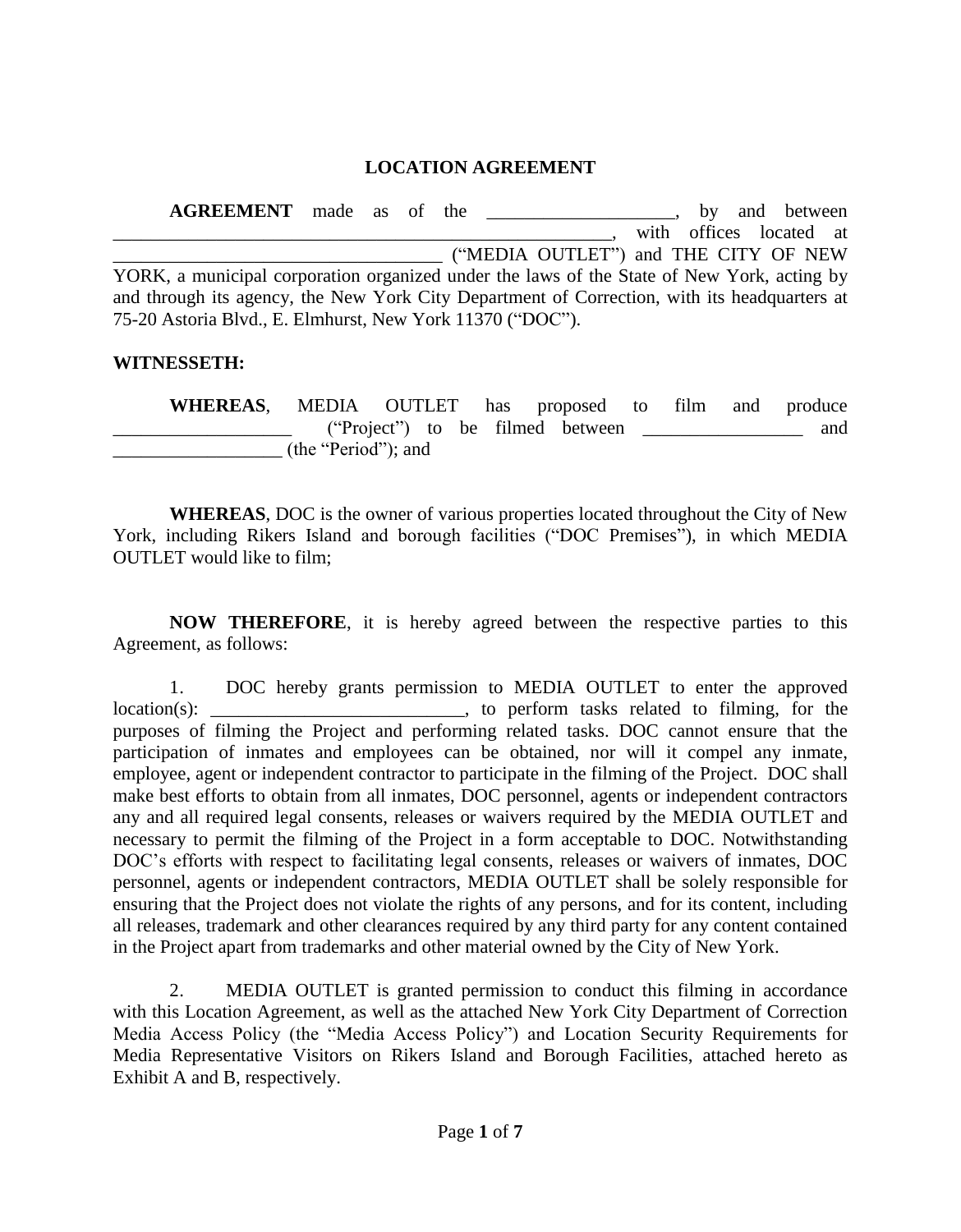3. During the Period, DOC will grant MEDIA OUTLET reasonable access to and entry upon DOC Facilities at Rikers Island for the sole purpose of filming the Project. MEDIA OUTLET shall comply with all DOC rules, regulations and procedures, published or otherwise communicated to MEDIA OUTLET, governing presence on DOC Premises or participation in such operations and events, including DOC's Media Access Policy and all appendices (which such rules, regulations and procedures shall be provided to MEDIA OUTLET), and the directions of DOC personnel in charge, including suspending filming and exiting the facility if any incident arises that is determined to constitute a threat to the safety, security, privacy interests, or good order of the facility. In addition, MEDIA OUTLET shall comply with all applicable Federal, State and City laws, rules and regulations in the filming of the Project.

4. MEDIA OUTLET or its assignee shall irrevocably own any and all rights in such film, videotape and other recording, including copyrights Subject to the confidentiality provisions of paragraph 10, MEDIA OUTLET may reproduce and use such material for any lawful purpose, including the exhibition, distribution and marketing of the Project, in any and all media now known or hereafter devised, worldwide in perpetuity.

5. DOC assumes no responsibility for the filming of the Project. MEDIA OUTLET shall be solely responsible for all costs, supervision, personnel, equipment and supplies associated with the filming, except for such costs arising out of the gross negligence or willful misconduct of DOC or its agents or personnel. DOC shall not be required to bear such costs or provide any such supervision, personnel, equipment or materials.

6. Any damage to DOC property resulting from filming of the Project shall be repaired to the reasonable satisfaction of the DOC at MEDIA OUTLET's sole expense.

7. (a) MEDIA OUTLET shall maintain, at its sole expense and for the duration of the Project, all insurance required by law or this Agreement, including but not limited to (i) commercial general liability insurance covering bodily injury, including death, and property damage in a limit of at least \$1,000,000 per occurrence, personal and advertising injury in a limit of at least \$1,000,000 per occurrence, and, with a minimum of \$2,000,000 in the aggregate; and (ii) media liability insurance in the amount of at least \$1,000,000 per occurrence and \$2,000,000 in the aggregate. The City's limits of coverage for all types of insurance required in this Agreement shall be the greater of (i) the minimum limits set forth herein or (ii) the limits provided to the MEDIA OUTLET as Named Insured under all primary, excess, and umbrella policies of that type of coverage.

(b) All required insurance policies shall be maintained with companies that may lawfully issue the required policy and have an A.M. Best rating of at least A-/VII or a Standard & Poor's rating of at least A. The commercial general liability policy shall list the City of New York, including its officials and employees, as an additional insured with coverage at least as broad as ISO Form CG 20 26. The media liability insurance policy shall list the City of New York, including its officials and employees, as an additional insured with coverage at least as broad as the coverage provided to the MEDIA OUTLET.

(c) A certificate of insurance for each such policy shall be provided to DOC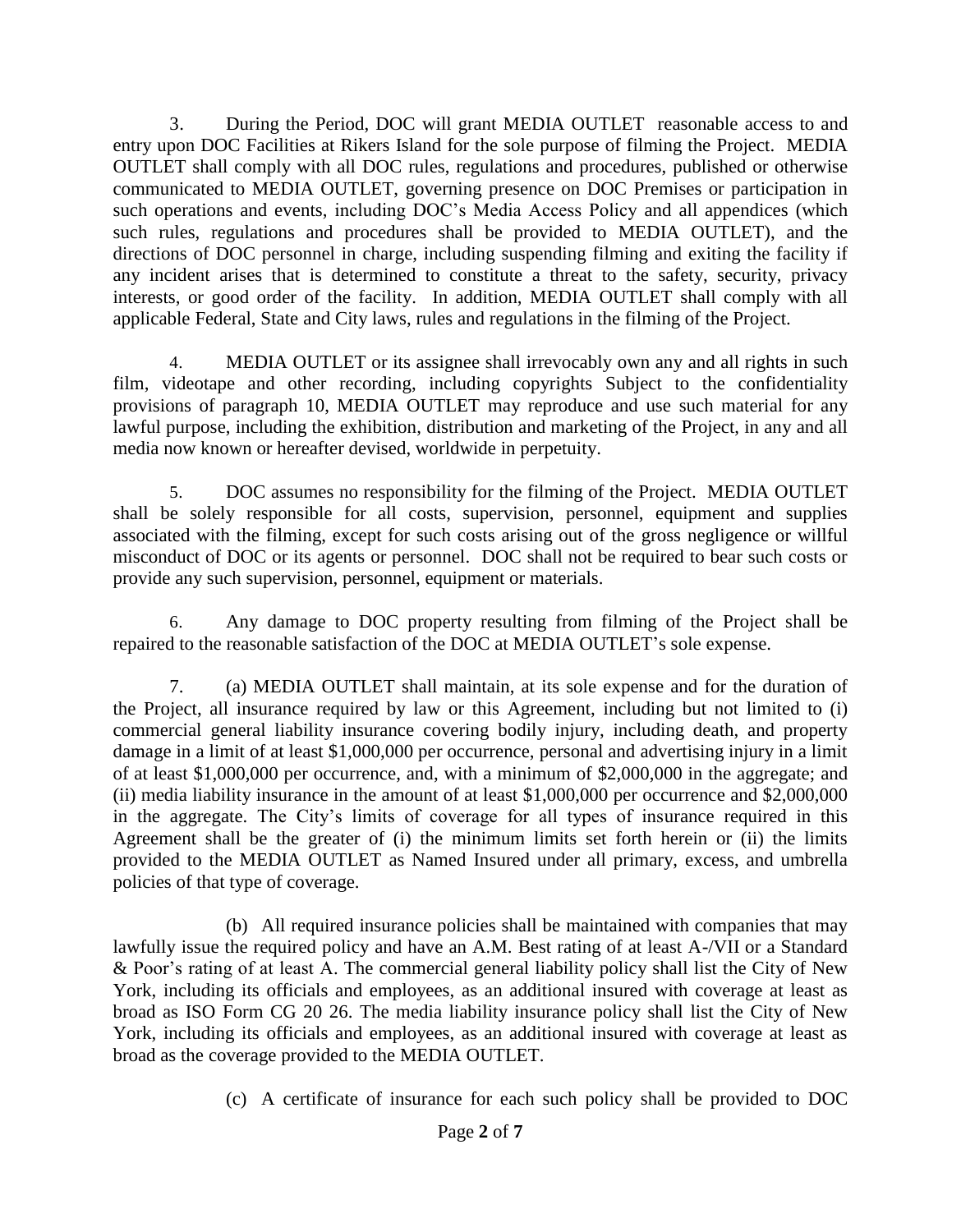prior to commencing the filming of the Project.

(d) All certificates of insurance shall be (1) in a form acceptable to the City and certify the issuance and effectiveness of such policies of insurance, each with the specified minimum limits; and (2) accompanied by the endorsements in MEDIA OUTLET's policies by which the City has been made an additional insured pursuant to Section 7 (b). All certificate(s) of insurance shall be accompanied by either a duly executed "Certification by Insurance Broker or Agent" in the form attached to this Exhibit C.

8. In consideration of the permission granted by this Agreement, MEDIA OUTLET hereby releases, discharges and holds the City of New York and DOC, their officials, employees or agents ("Releasees"), harmless from any and all liability, claims, causes of action, judgments, damages, penalties and expenses (including reasonable attorneys' fees) arising from the acts or omissions of Releasees in connection with the access to, entry upon, and/or use of DOC Premises, vehicles, tools, equipment, activities and events, except due to the gross negligence or willful misconduct of the Releasees.

9. Nothing contained herein shall be construed to hold the City of New York and its officials, employees or agents ("Indemnitees"), responsible for the filming or content of the Project. To the extent permitted by law, MEDIA OUTLET will defend, indemnify, and hold the Indemnitees harmless from any and all liability, third party claims (including inmate claims), third party causes of action (including inmate causes of action), judgments, damages, penalties and expenses (including reasonable attorneys' fees) to the extent caused by any breach by MEDIA OUTLET of any representation, warranty or obligation outlined in this Agreement or arising out of any injury, including death, or property damage caused by MEDIA OUTLET or any of its employees, agents or representatives while on DOC Premises or other City property, except to the extent caused by the gross negligence or willful misconduct of the Indemnitees. Insofar as the facts or law relating to any of the foregoing would preclude the Indemnitees from being completely indemnified by the MEDIA OUTLET, the Indemnitees shall be partially indemnified by the MEDIA OUTLET to the fullest extent permitted by law.

10. MEDIA OUTLET agrees that when it becomes aware that it has inadvertently filmed non-public records, information or data in the course of filming at DOC Premises ("Confidential Information") it agrees to keep such information strictly confidential. MEDIA OUTLET shall not at any time during the term of the Agreement, or thereafter, make any disclosure or statements or release to any third party any Confidential Information without the prior written approval of DOC or, if it relates to identifying information of an inmate, the prior written approval of such inmate, except and to the extent such information has become legally non-confidential or publically known through no fault of MEDIA OUTLET. This provision shall survive the expiration or termination of this Agreement.

11. DOC reserves the right to withdraw the permission granted to MEDIA OUTLET by this Agreement in the event that MEDIA OUTLET materially fails to comply with any of the material terms or conditions of this Agreement. DOC shall give MEDIA OUTLET reasonable prior written notice of any such determination to withdraw any permission or consent and, if such breach is curable, shall first afford MEDIA OUTLET a reasonable period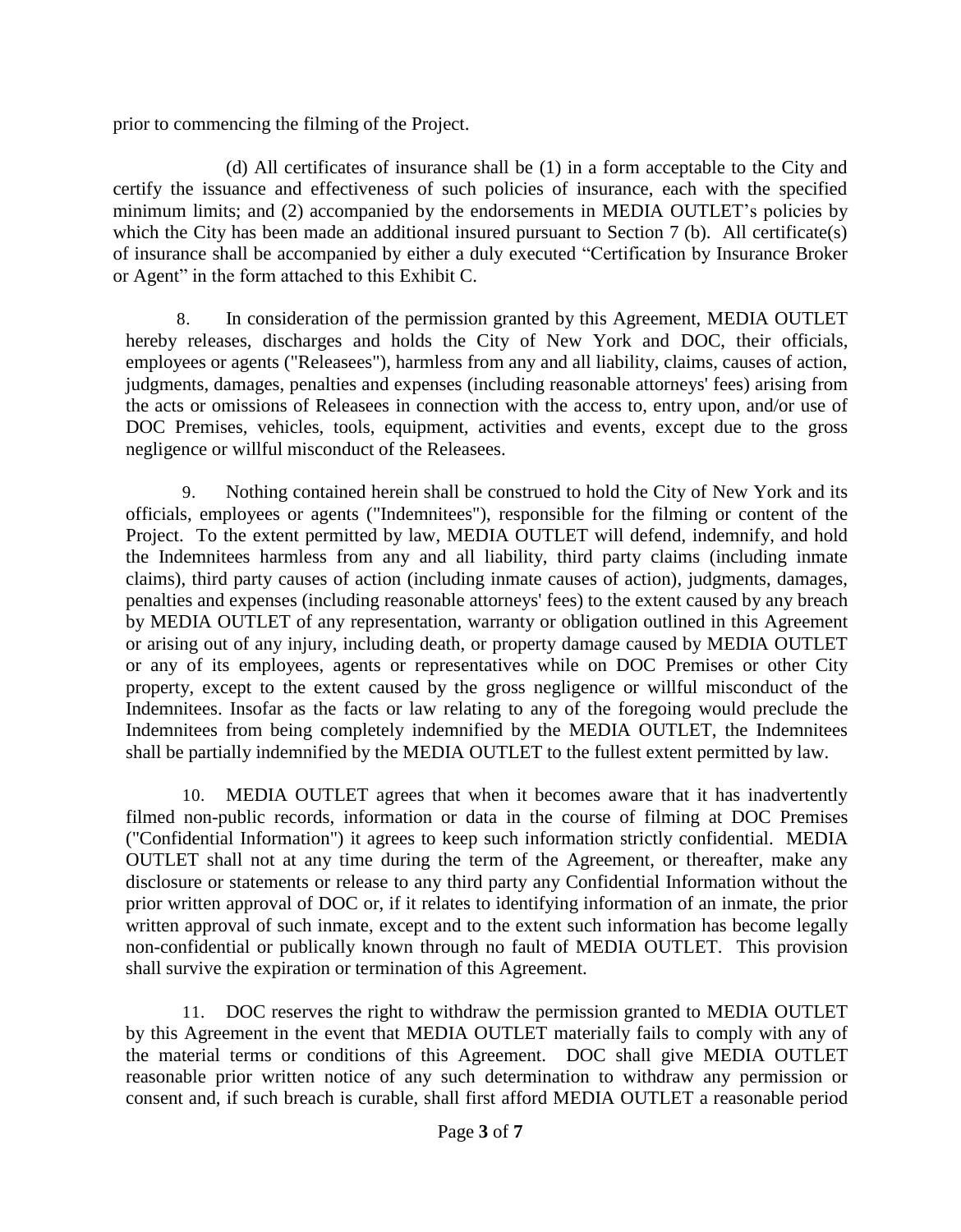of time within which to cure or remedy such failure. Any withdrawal shall not affect the MEDIA OUTLET's rights as described in Paragraph 4 above as to material already filmed or recorded at DOC Premises.

12. MEDIA OUTLET may not assign the permissions granted by this Agreement without DOC's prior written consent. The preceding sentence is not intended to limit the MEDIA OUTLET's rights to assign its rights in the film, videotape and other recording under paragraph 4 above, including in connection with the production, distribution, exploitation, advertising, and otherwise in connection with the Project.

13. It is not the intent of the parties to this Agreement to create any rights in any third parties, including but not limited to any other employees, agents or independent contractors of MEDIA OUTLET.

14. The City represents, warrants and agrees that DOC is the sole and exclusive legal owner of the DOC Premises. The City has the full right, power and authority, itself or acting through its agency, DOC, to grant MEDIA OUTLET the rights granted to MEDIA OUTLET by the City hereunder.

15. The parties agree that any and all claims asserted by or against DOC or the City of New York arising under this Agreement or related thereto shall be heard and determined either in the courts of the United States located in New York City or in the courts of the State of New York located in the City and County of New York. The parties agree that, in connection with any litigation arising from this Agreement, each may serve process upon the other at the address set forth in this Agreement. In the event of any breach of this Agreement by MEDIA OUTLET, DOC shall be limited to an action at law for monetary damages and shall not have the right to enjoin the development, production, distribution, and/or exploitation of the Project or any advertisements or promotional materials relating to the Project; provided, however, that nothing in the foregoing shall prevent DOC's right to seek injunctive relief to halt or limit solely the production activities of MEDIA OUTLET if, and to the extent such activities prevent or impair DOC's ability to respond to any incident that is determined to constitute a threat to the safety, security, privacy interests, or good order of the facility (and MEDIA OUTLET fails or refuses to cease any jeopardizing activity, suspend filming, and/or exit the premises) or to the extent that MEDIA OUTLET has breached the confidentiality provisions articulated in paragraph 10.

16. This Agreement and its appendices/exhibits represents the entire understanding of the parties and may not be modified or amended except by an agreement in writing executed by the parties hereto and supersedes all prior agreements and understandings pertaining hereto.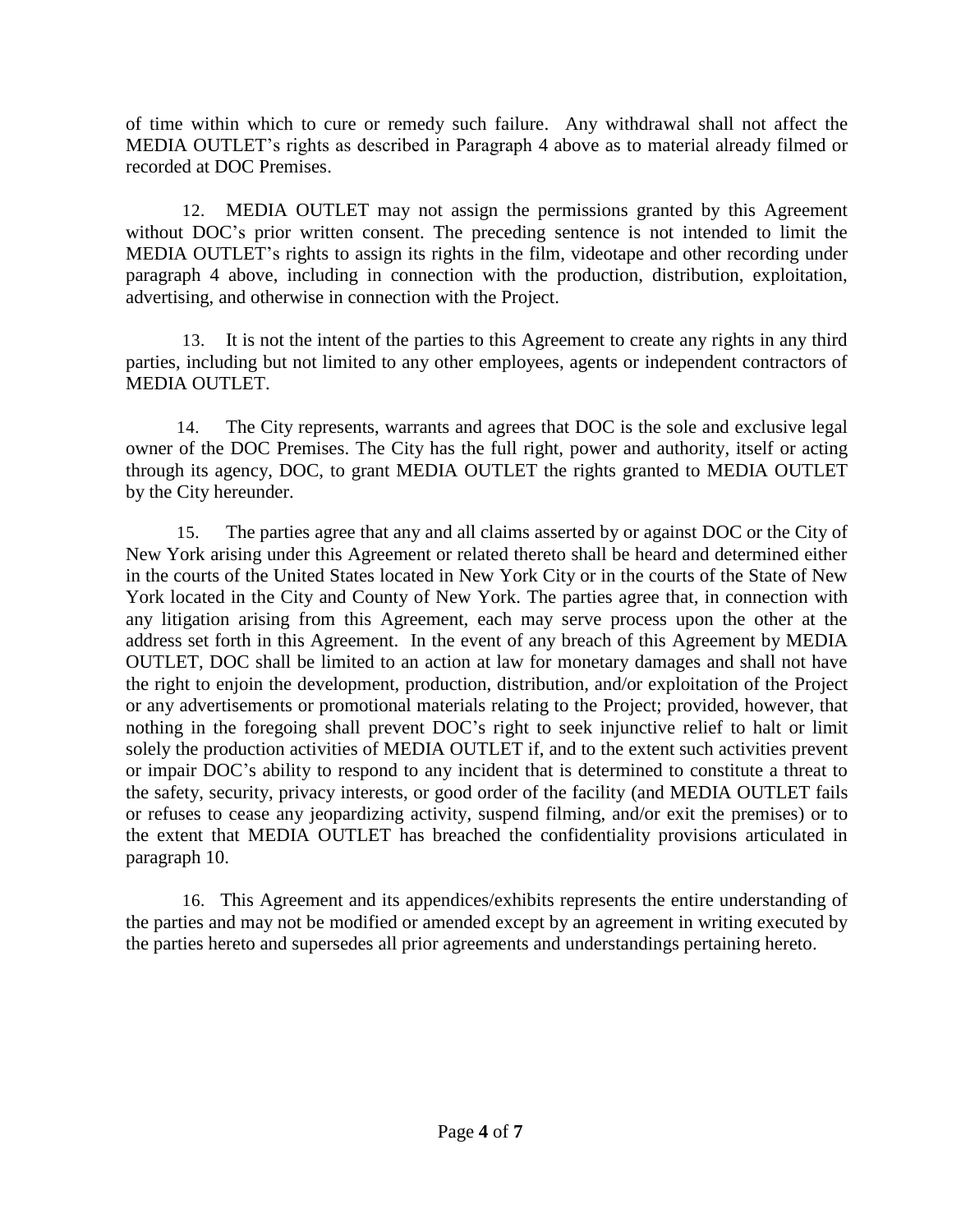**IN WITNESS WHEREOF**, the parties have executed this Agreement in duplicate as of the day and year first above written.

> By: \_\_\_\_\_\_\_\_\_\_\_\_\_\_\_\_\_\_\_\_\_\_\_\_\_ Print Name: Title:

**The City of New York, Acting by and through Its Agency, the New York City Department of Correction**

By:\_\_\_\_\_\_\_\_\_\_\_\_\_\_\_\_\_\_\_\_\_\_\_\_\_\_\_\_\_

Commissioner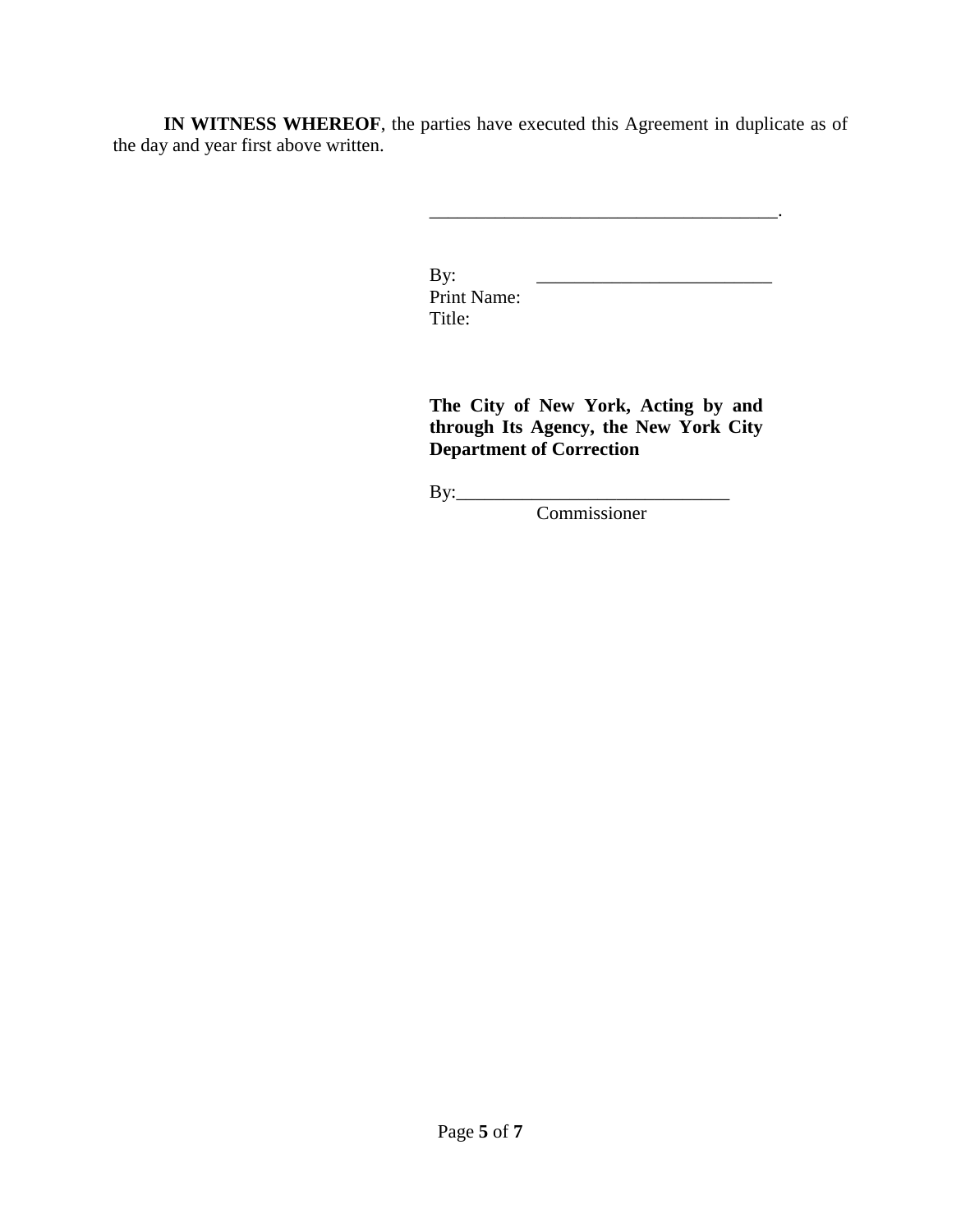| ACKNOWLEDGEMENT OF       |                     |  |
|--------------------------|---------------------|--|
| <b>STATE OF NEW YORK</b> |                     |  |
|                          | $)$ SS $\therefore$ |  |
| <b>COUNTY</b>            |                     |  |

On this \_\_\_\_\_\_\_\_\_day of \_\_\_\_\_\_\_\_\_, 201\_, before me personally came \_\_\_\_\_\_\_\_\_\_\_\_\_\_\_\_\_\_\_\_\_\_\_\_\_\_\_\_, who being by me duly sworn, did depose and say that he or she is the \_\_\_\_\_\_\_\_\_\_\_\_\_\_\_\_\_\_\_ of \_\_\_\_\_\_\_\_\_\_\_\_\_\_\_\_\_\_\_, that in such capacity he or she is authorized to execute the foregoing Agreement on behalf of the foregoing Corporation, and that he or she executed said Agreement for the purposes therein mentioned

> \_\_\_\_\_\_\_\_\_\_\_\_\_\_\_\_\_\_\_\_\_\_\_\_\_\_\_\_\_\_\_\_ NOTARY PUBLIC